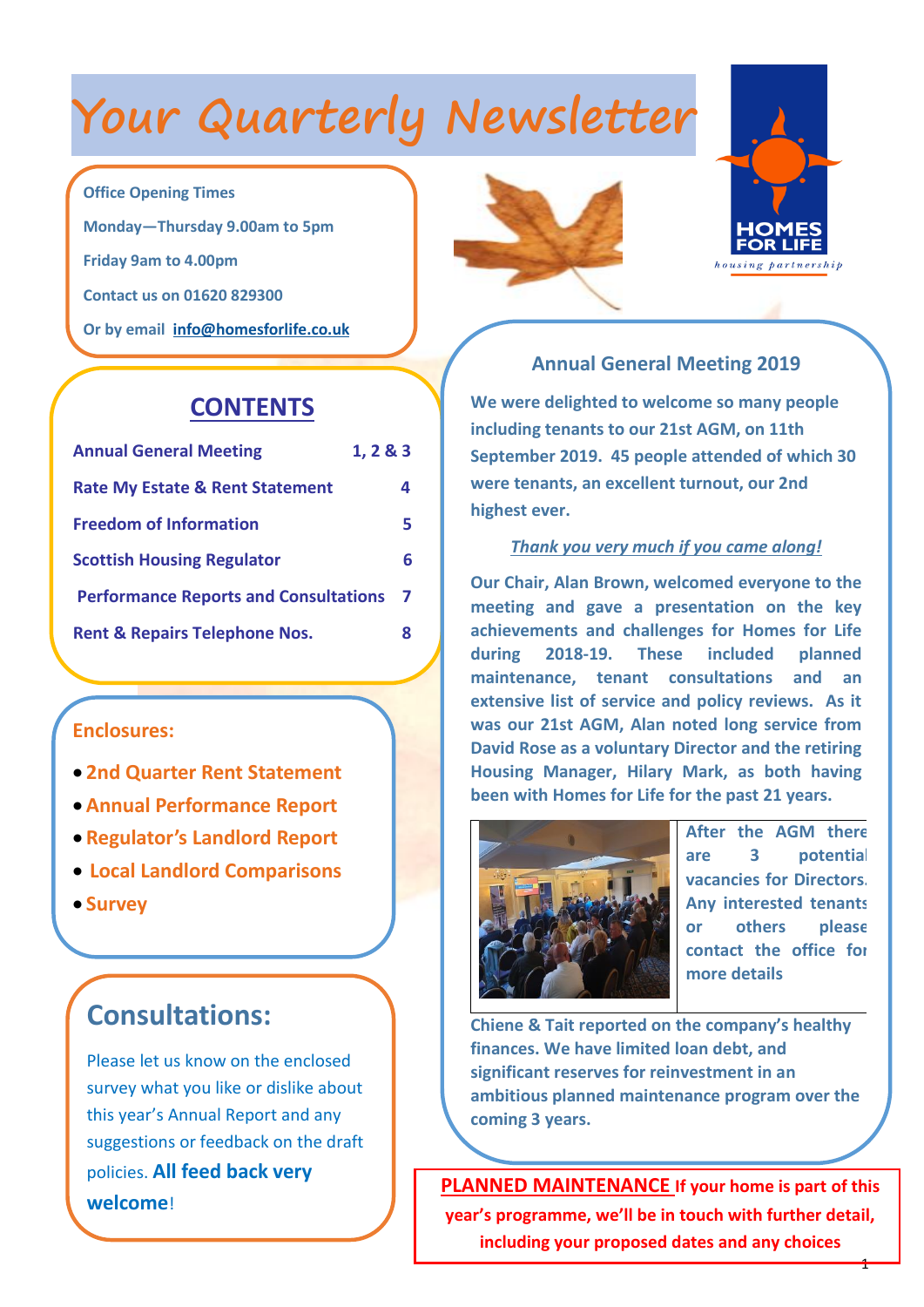# **Annual General Meeting 2019**

## **Some of this year's winners…**

**Donna from Haddington won a Good Neighbour award**



**David & Wilma from Gullane won one of the Best Hanging basket awards**



## **Community Pride Awards**

**Awards were presented to those who had made outstanding contributions to the community through their gardens, common areas or helping neighbours.** 

**We were also delighted to make a donation to Citizen Advice Bureau and Peeptoon Post for their contributions to the community.**

**Due to data protection we no longer publish the full list of winners. A modified copy of the presentation is available on the website.**

**Your Annual Performance Report is enclosed. Please send back the enclosed survey.**



**…. And everyone admired Alex from Elphinstone's summer house!**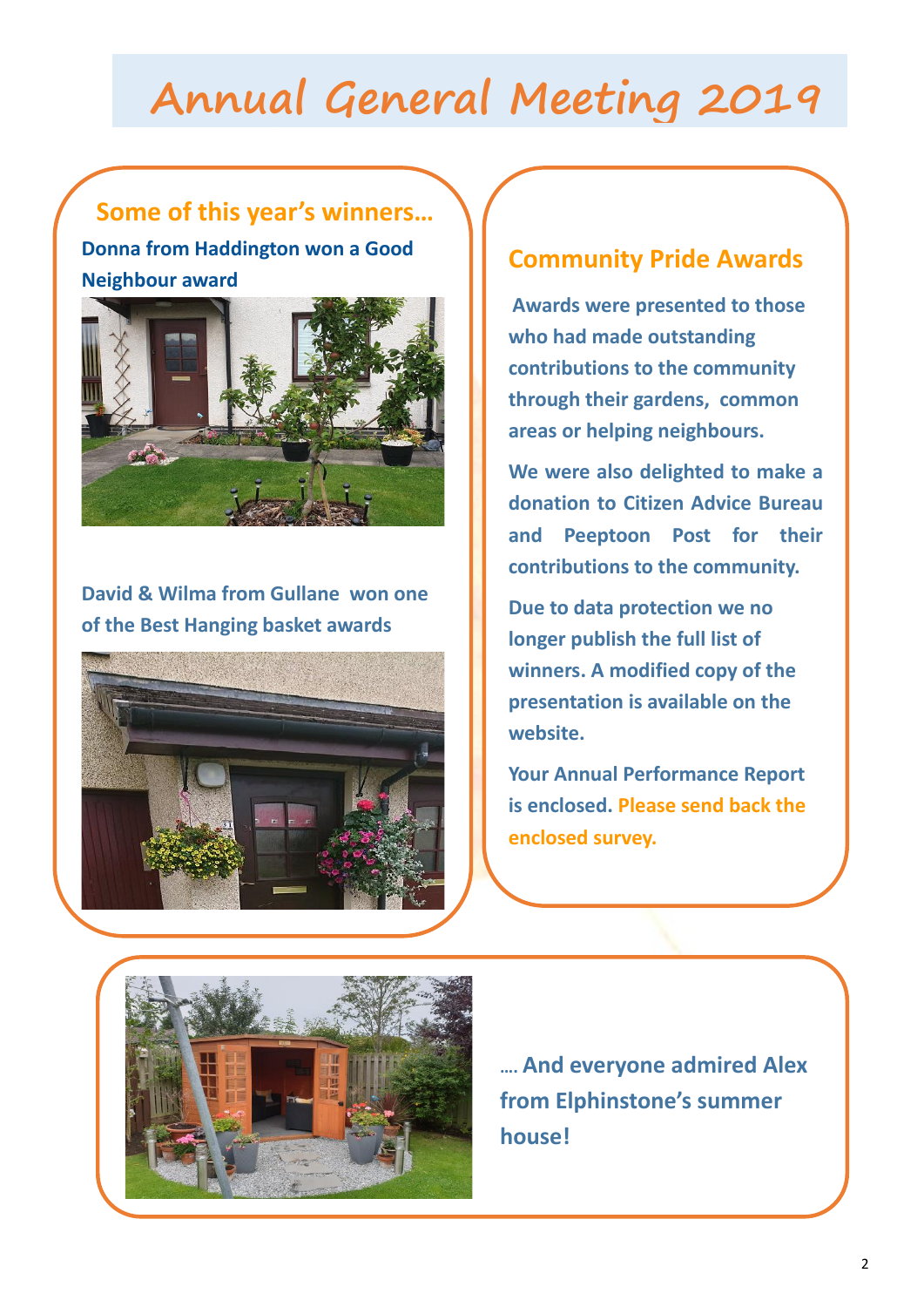# Annual General Meeting 2019 cont.

**Jemiel Benison from Citizen's Advice, Haddington gave a presentation on the numerous services tenants can access for free through the CAB.** 

**With your Summer Newsletter we included the new Help to Claim Service and Financial Health Check (***it is available on our website if you can't lay your hands on it)* 

citizens the charity for your community

**Haddington CAB** 

### **Ways to Access the various services:**

#### **Generalist Service**

Opening hours : Monday to Friday:

10.00 - 12.30 (Drop In and Appointments) and 13.30 - 16.00 (Appointments Only)

46 Court Street, Haddington, EH41 3NP

Telephone: 01620 824471 Fax: 01620 822390

Website: https://www.haddingtoncab.org.uk/

Email:cab@haddingtoncab.org.uk

**Disabled Access – Home Visits can be arranged.**

### **Outreach Venues**

Dunbar Tuesday: 09.30 - 12.00, Bleachingfield Centre ,Countess Crescent , Dunbar, EH42 1DX Telephone: 01620 824471

North Berwick Wednesday: 10.00 - 12.00 Coastal Communities Museum , School Road, North Berwick, EH39 4JU Telephone: 01620 824471

These are Drop In Services, no appointment required.

**Help to Claim—** Phone: 0800 023 2581 (Mon-Fri, 8am-6pm). Webchat: www.cas.org.uk/helptoclaim (Mon-Fri, 8am-6pm). Face-to-face: Contact your local Citizens Advice Bureau.

**Money Talk Team** Phone: 0800 085 7145

**Pensionwise** Phone 0800 138 3944 Website:: https://www.pensionwise.gov.uk/en/

**Digital Access:** Call: 07506 800 373 Email: [cab@haddingtoncab.casonline.org.uk](mailto:cab@haddingtoncab.casonline.org.uk)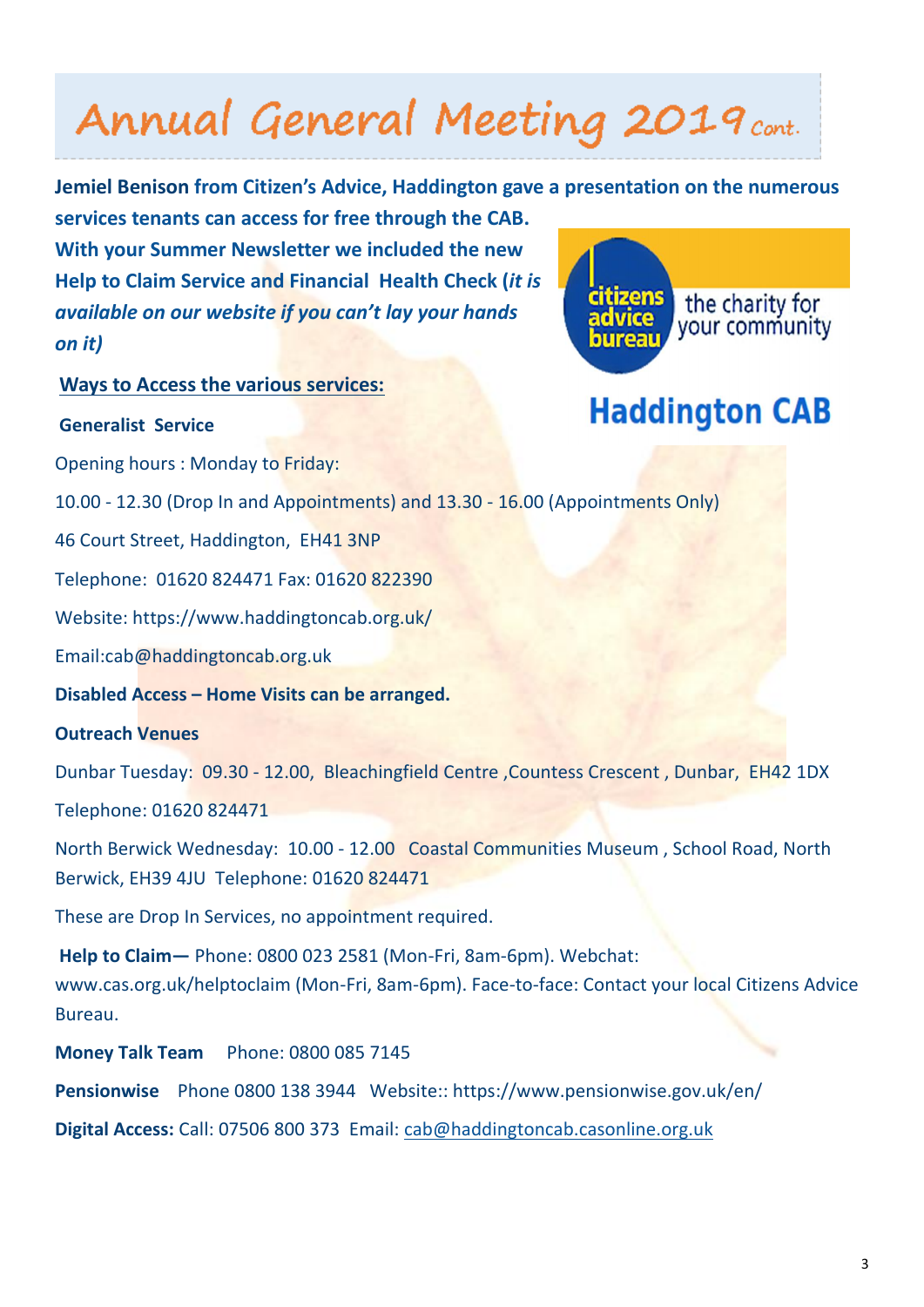# **Rate My Estate**

We had an excellent overall response of 56 forms returned. Only 2 tenants rated their estate Poor at Gullane and Elphinstone - both unhappy with parking. More tenants rated their estate as Fair rather than Good this year - with 50% or more respondents at Hare's Close, Walden Terr and

MacFarlane Court not selecting Fair, again their comments were mainly concerned with parking.

Other issues raised included dog fouling and landscaping . The most common request was for gutter cleaning and this should be reported directly to Novus on 01506 242 120



### $\blacksquare$  **2** nd  $\blacksquare$  **2** nd  $\blacksquare$  **2** nd  $\blacksquare$  **2** nd  $\blacksquare$  **2** nd  $\blacksquare$  **2** nd  $\blacksquare$  **2** nd  $\blacksquare$  **2** nd  $\blacksquare$  **2** nd  $\blacksquare$  **2** nd  $\blacksquare$  **2** nd  $\blacksquare$  **2** nd  $\blacksquare$  **2** nd  $\blacksquare$  **2** nd  $\blacksquare$  **2** nd  $\blacksquare$  **2** n **Rent Statement**

before the 1<sup>st</sup> of each month. Your statement has been printed including transactions up to 3rd October which means your account should have a zero balance unless you are in arrears or are in receipt of Housing Benefit or on a Managed Payment for Universal Credit.



**If you have any** 

|         |           |                          | <b>II you have dily</b> |
|---------|-----------|--------------------------|-------------------------|
| Month   | Quarter   | Dates                    | problems                |
| July    | Quarter 1 | 1 April to 30 June       | understanding your      |
| October | Quarter 2 | 1 July to 30 September   | statement please        |
| January | Quarter 3 | 1 October to 31 December | don't hesitate to       |
| April   | Quarter 4 | 1 January to 31 March    | contact us.             |

#### Local rent comparisons general needs Weekly Rents for 2017/18

|                         | 1 bedroom | 2 bedroom | 3 bedroom |
|-------------------------|-----------|-----------|-----------|
|                         | Average   | Average   | Average   |
| <b>Homes for Life</b>   | 76.77     | 87.44     | 93.24     |
| East Lothian HA         | 82.85     | 93.31     | 102.72    |
| Castle Rock             | 80.37     | 92.16     | 103.47    |
| <b>Dunedin Canmore</b>  | 89.59     | 99.32     | 107.21    |
| <b>Scottish Average</b> | 76.10     | 77.70     | 84.44     |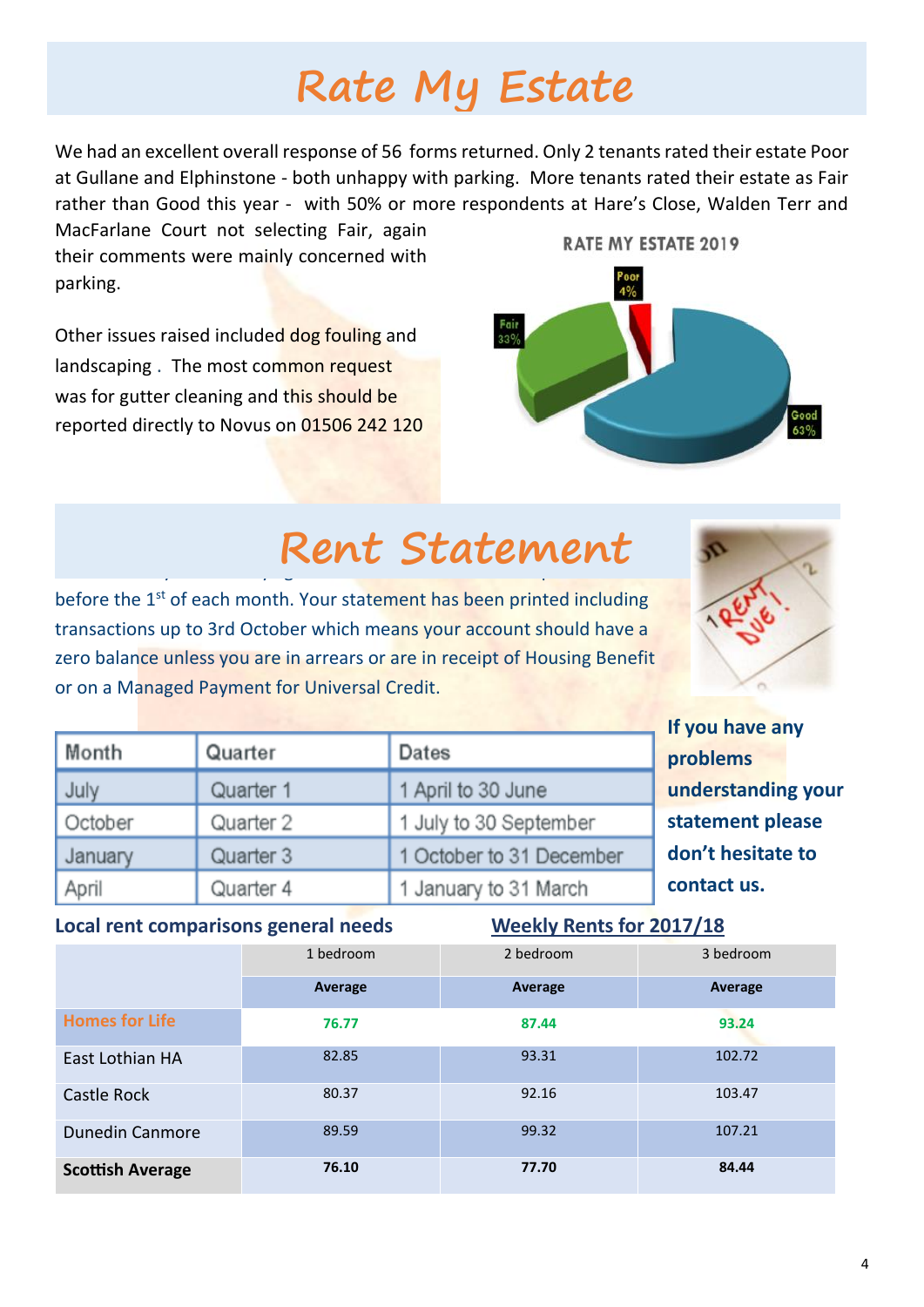# **Freedom of Information**

From 11 November 2019, RSLs will be classed as public bodies for the purposes of the Freedom of Information (Scotland) 2002 Act (FOISA). This means that tenants and other individuals will be able to request information from RSLs that may not currently be available to the public at large. Scotland's RSLs are not complete strangers to information law, as they are already subject to the right of access to environmental information set out in the Environmental Information (Scotland) Regulations 2004 (EIRs).



The Order sets out that FOI will apply in relation to any activities in relation to housing services, as defined in section 165 of the 2010 Housing (Scotland) Act. There are, however two parts of the normal definition of housing services which are **NOT** included in the Order's definition.

- Information held in relation to the provision of services for owners and occupiers of houses e.g. factoring services.
- Information held in relation to the management of non-social housing e.g. on private or midmarket rental accommodation.

Rights WILL, therefore, apply to information held in relation to any activity in relation to the following housing services:

- The prevention and alleviation of homelessness
- Management of social housing accommodation
- You can ask for any

information you think a public authority may hold. The right only covers recorded information which includes information held on computers, in emails and in printed or handwritten documents as well as images, video and audio recordings.

• You should identify the information you want as clearly as possible.

• Your request can be in the form of a question, rather than a request for specific documents, but the authority does not have to answer your question if this would mean creating new information or giving an opinion or judgment on information that is not already recorded.

• Some information may not be given to you because it is exempt, for example because it would unfairly reveal personal details about somebody else.

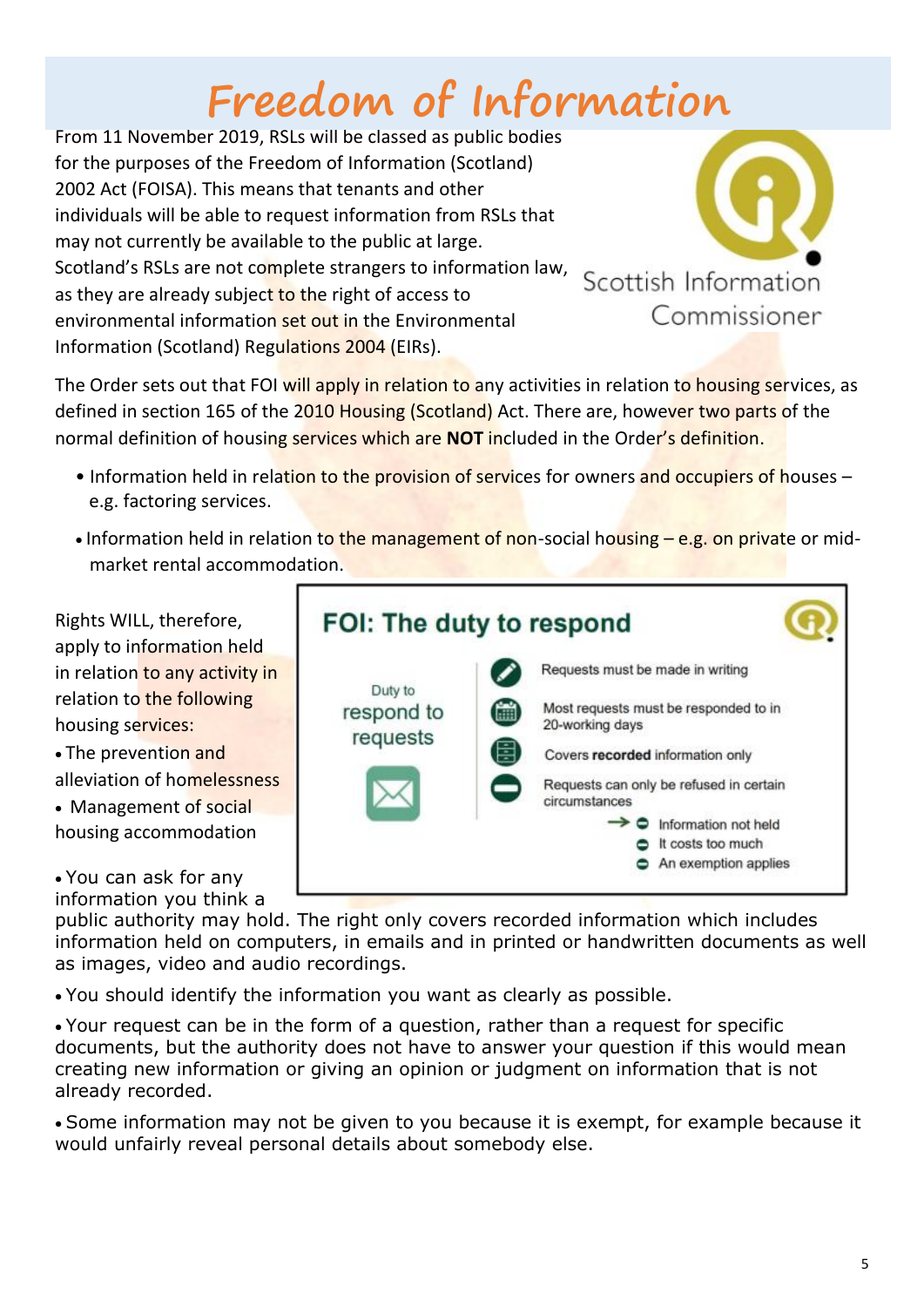

**Engagement Plan** In February 2019 the Scottish Housing Regulator (SHR) published a new [Regulatory Framework](http://www.homesforlife.co.uk/Files/1.753399SHRRegulatoryFramework-February2019.pdf) outlining how it regulates Registered Social Landlords (RSLs) and the housing and homelessness services provided by local authorities. Under that new framework the Regulator also published [Engagement Plans](http://www.homesforlife.co.uk/Files/1.372601HomesforLifeHousingPartnershipEP.pdf) for all RSLs, including Homes for Life. We complied with the SHR's request to submit our current [Business Plan](http://www.homesforlife.co.uk/Files/1.240139HomesforLifeHousingPartnership-BusinessPlan2019-2022MASTER(1).pdf) and supporting documents to SHR by the end of May 2019. Both the Engagement Plan and the Business Plan can be found on our website. [www.homesforlife.co.uk](http://www.homesforlife.co.uk/)

## **Annual Assurance Statement**

A new requirement of the Regulator is that by the end of October each year, Social landlords must submit an Annual Assurance Statement providing assurance that their organisation complies with the [relevant requirements of the Regulatory Framework.](https://www.scottishhousingregulator.gov.uk/for-landlords/regulatory-framework#section-3)

This includes regulatory requirements that apply to all social landlords and the Standards of Governance and Financial Management that apply to Registered Social Landlords (RSLs). Where a landlord does not fully comply, it should set out in the Statement how and when it will make the necessary improvements to ensure compliance.

The Statement will confirm our level of compliance with all of the relevant requirements set out at chapter 3 of the Regulator's Framework, including:

- all relevant standards and outcomes in the Scottish Social Housing Charter
- all relevant legislative duties
- the Standards of Governance and Financial Management (RSLs only)

Sources of assurance will include:

- reports and updates from our management team
- feedback from tenants and other customers
- benchmarking with other landlords
- assurance from our internal audit function
- assurance, reports and analysis from others, including our external auditors

The Board will be considering the Assurance Statement at it's October meeting and the Assurance Statement will be shared with tenants, including through our website once it has been submitted to the Regulator.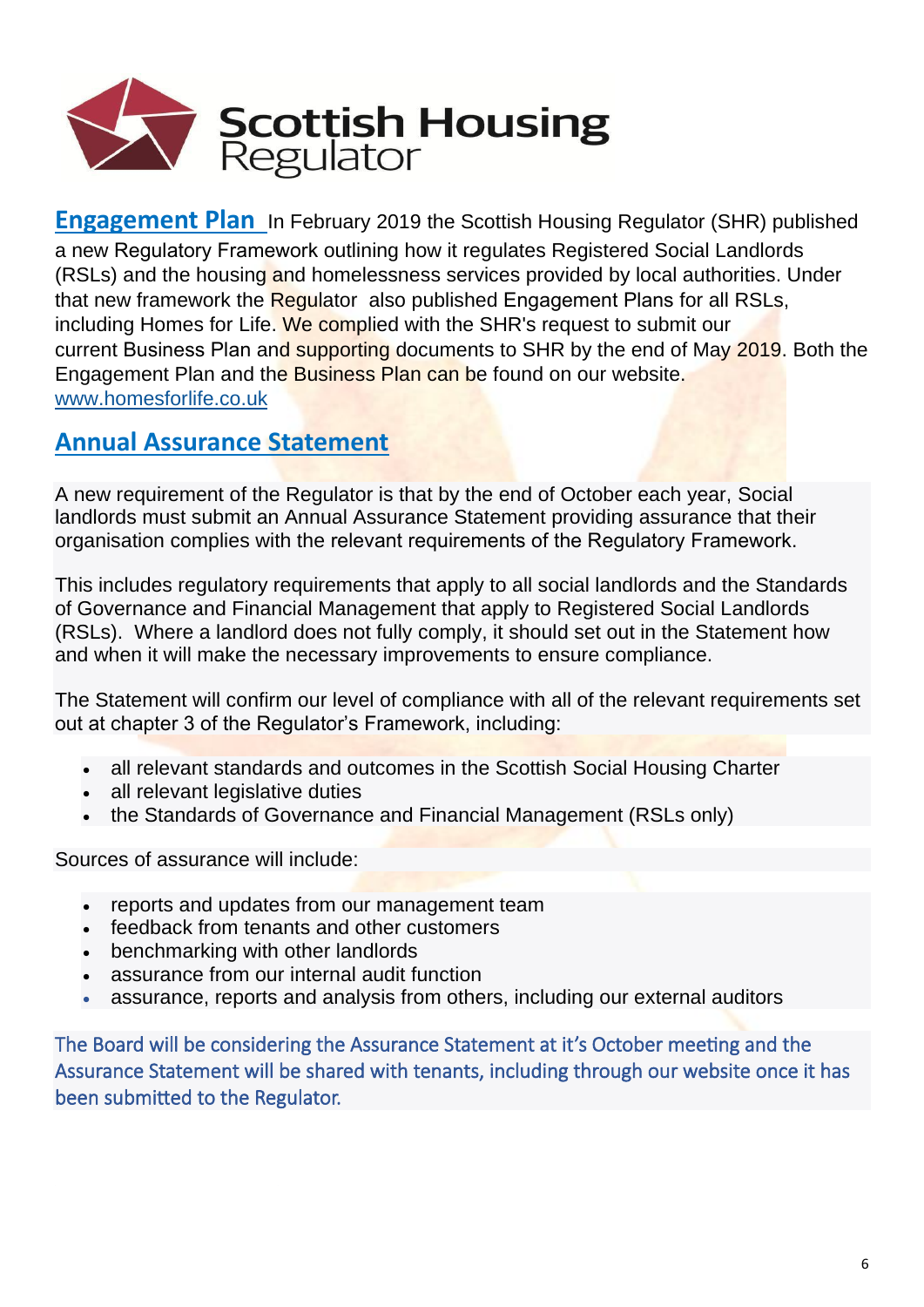## **Performance Reports**

## **Your Annual Performance Report, the Regulator's Landlord Report and a Local Landlord Comparison report are enclosed.**

All reports show Homes for Life is performing well in comparison with its peers.

From the most recent tenant satisfaction survey:

- 93.6% said they were satisfied with the overall service it provided, compared to the Scottish average of 90.1%.
- 98.6% felt that your landlord was good at keeping them informed about its services and outcomes compared to the Scottish average of 91.6%.
- 87.2% of tenants were satisfied with the opportunities to participate in your landlord's decision making, compared to the Scottish average of 86.5%.

**Our average rents are now lower than other Housing Associations operating locally and we do not charge separate Service Charges. This is as a result of our pursuing a conscious policy to implement only the lowest rent increases necessary for prudent management since the recession.** 

**Although there has been a recent significant increase in tenant reported satisfaction, the area we will focusaction for improvement on is Repairs. We will be consulting our tenants prior to re-procurement next year.**

# **Consultations**

**We have a number of items up on the website looking for tenant input and feedback. There are Word documents on the site you can download, complete and email back to [info@homesforlife.co.uk](mailto:info@homesforlife.co.uk) . If you would prefer a paper copy please contact the office and we'll send one out to you.**

**Draft policies we'd like your feedback on and response forms can be found here : <https://www.homesforlife.co.uk/Consultations/I44.htm> . The policies are:**

- **Customer Care Standards –** *this is new and we'd really like you to let us know what you think*
- **Letting Standard –** *this is adding detail to our Void Policy on the standard we want a property to be when we sign up a new tenant*
- **Tenancy Management Policy –** *this has been updated with the changes brought in with the Housing (Scotland) Act 2014*